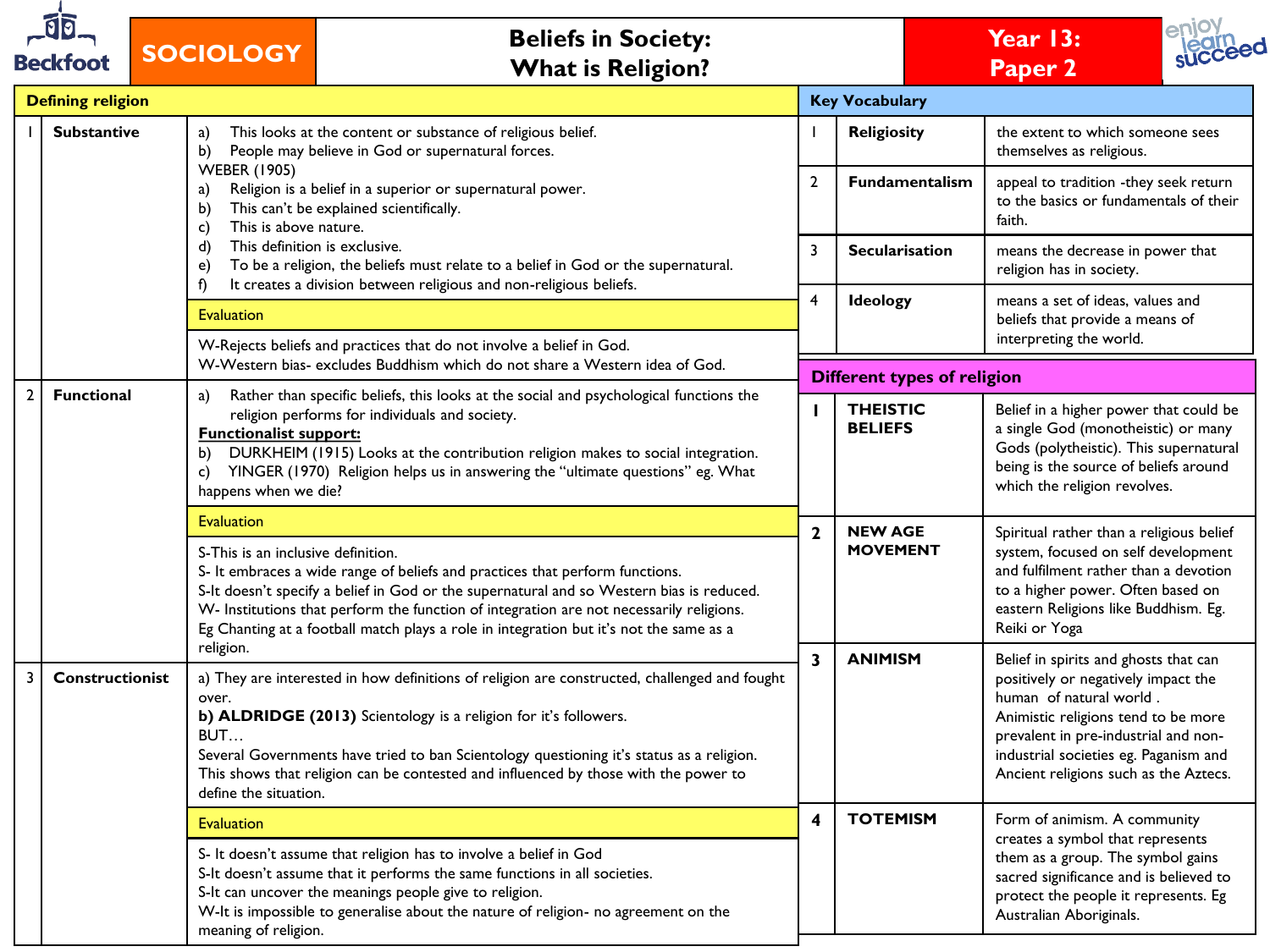

**SOCIOLOGY Beliefs in Society: Functionalist Theory**





|                                                                                                    | <b>View of Religion</b>                                                                                                                                                                                                                                                                                                                                                                                                            |                                                                                                                                                                                                                                                                                                                                                                                                                                                                                                                                             |                |                                                          | <b>EVALUATING DURKHEIM'S THEORY of RELIGION</b>                                                                                                                                                                                                                                                                                                         |  |  |
|----------------------------------------------------------------------------------------------------|------------------------------------------------------------------------------------------------------------------------------------------------------------------------------------------------------------------------------------------------------------------------------------------------------------------------------------------------------------------------------------------------------------------------------------|---------------------------------------------------------------------------------------------------------------------------------------------------------------------------------------------------------------------------------------------------------------------------------------------------------------------------------------------------------------------------------------------------------------------------------------------------------------------------------------------------------------------------------------------|----------------|----------------------------------------------------------|---------------------------------------------------------------------------------------------------------------------------------------------------------------------------------------------------------------------------------------------------------------------------------------------------------------------------------------------------------|--|--|
| Religion is a vital institution for maintaining social cohesion and solidarity.<br><b>DURKHEIM</b> |                                                                                                                                                                                                                                                                                                                                                                                                                                    |                                                                                                                                                                                                                                                                                                                                                                                                                                                                                                                                             |                | <b>Weakness</b>                                          | <b>WORSLEY (1956)</b><br>The evidence on totemism is unsound<br>a)<br>There is no division between the sacred and the<br>b)<br>profane.<br>Different clans share the same totems.                                                                                                                                                                       |  |  |
|                                                                                                    | Sacred and<br>The key feature of religion is a distinction between the sacred<br>a)<br><b>Profane</b><br>and the profane not a belief in God or the supernatural.<br>b) The sacred=Things we set apart. They may be forbidden-                                                                                                                                                                                                     |                                                                                                                                                                                                                                                                                                                                                                                                                                                                                                                                             |                |                                                          | c)<br>Even if Durkheim is right about totemism, it doesn't<br>d)<br>mean he had discovered the essence of all other<br>religions.                                                                                                                                                                                                                       |  |  |
|                                                                                                    |                                                                                                                                                                                                                                                                                                                                                                                                                                    | inspire awe, fear and wonder.<br>c) The profane=The ordinary and mundane. They have no<br>special significance.                                                                                                                                                                                                                                                                                                                                                                                                                             | $\overline{2}$ | Weakness                                                 | This theory is hard to apply to large-scale<br>societies- it is better applied to small-scale societies<br>with a single religion.                                                                                                                                                                                                                      |  |  |
|                                                                                                    |                                                                                                                                                                                                                                                                                                                                                                                                                                    | The sacred thing represents society itself.<br>d)<br>Symbols vary between cultures but have an essential function<br>e)<br>in uniting believers in a single moral community.                                                                                                                                                                                                                                                                                                                                                                |                | <b>Weakness</b>                                          | <b>MESTROVIC (2011) Postmodernist</b><br>Durkheim's ideas cannot be applied to contemporary<br>society- increasing diversity has fragmented the<br>collective conscience- no single version of the truth.                                                                                                                                               |  |  |
| $\mathbf{2}$                                                                                       | <b>Totemism</b>                                                                                                                                                                                                                                                                                                                                                                                                                    | Eg. Arunta Tribe - worship a totem- an emblem of the clan eg a<br>bird or animal.                                                                                                                                                                                                                                                                                                                                                                                                                                                           |                | <b>MALINOWSKI-</b>                                       |                                                                                                                                                                                                                                                                                                                                                         |  |  |
| 3                                                                                                  | <b>Collective</b><br>conscience                                                                                                                                                                                                                                                                                                                                                                                                    | Rituals and worship reinforces social solidarity.<br>Sacred symbols represent the collective conscience eg shared<br>a)<br>norms and values, beliefs and knowledge<br>makes social life and cooperation possible between<br>b)<br>individuals.<br>Rituals remind us of our membership of a single moral<br>C)<br>community<br>Rituals also remind the individual of the power of society-<br>d)<br>without which they themselves are nothing and to which they<br>owe everything.<br>Religion performs a function for the individual.<br>e) |                | Social solidarity                                        | Religion promotes social solidarity. religion promotes<br>social solidarity.<br>It performs psychological functions for individuals.                                                                                                                                                                                                                    |  |  |
|                                                                                                    |                                                                                                                                                                                                                                                                                                                                                                                                                                    |                                                                                                                                                                                                                                                                                                                                                                                                                                                                                                                                             | $\overline{2}$ | Psychological<br><b>functions</b>                        | helps people cope with emotional stress that could<br>undermine social solidarity                                                                                                                                                                                                                                                                       |  |  |
|                                                                                                    |                                                                                                                                                                                                                                                                                                                                                                                                                                    |                                                                                                                                                                                                                                                                                                                                                                                                                                                                                                                                             | 3              | Two situations                                           | There are 2 situations where religion performs a<br>psychological function<br>a) Where the outcome is important but is<br>uncontrollable and thus uncertain.<br>b) At times of life crises                                                                                                                                                              |  |  |
| $\overline{4}$                                                                                     |                                                                                                                                                                                                                                                                                                                                                                                                                                    | It reinvigorates us and helps us to overcome the obstacles we<br>f)<br>face.                                                                                                                                                                                                                                                                                                                                                                                                                                                                |                | <b>Example1</b><br>Trobriand<br><b>islanders</b>         | Where the outcome is important but is<br>uncontrollable and thus uncertain.<br>Lagoon fishing -no ritual needed but ocean fishing-                                                                                                                                                                                                                      |  |  |
|                                                                                                    | <b>Cognitive</b><br>Religion is the origins of human thought, reason and science.<br>a)<br>functions<br>Religion is a source of our cognitive capacities-our ability to<br>b)<br>reason and think conceptually.<br>People need concepts such as time, space, cause, substance<br>C)<br>and number to make sense of the world.<br>We share these concepts with others to communicate<br>d)<br>effectively and understand the world. |                                                                                                                                                                                                                                                                                                                                                                                                                                                                                                                                             | 5              | <b>Example 2</b><br><b>Trobriand</b><br><b>Islanders</b> | ritual needed.<br>Religion helps to minimise disruption eg funeral rituals<br>reinforce a feeling of solidarity among the survivors.<br>The notion of immortality gives comfort to the<br>bereaved by denying the fact of death.Death is the<br>main reason for the existence of religious belief. Eg<br>ancestors' spirits live on the island of Tuma. |  |  |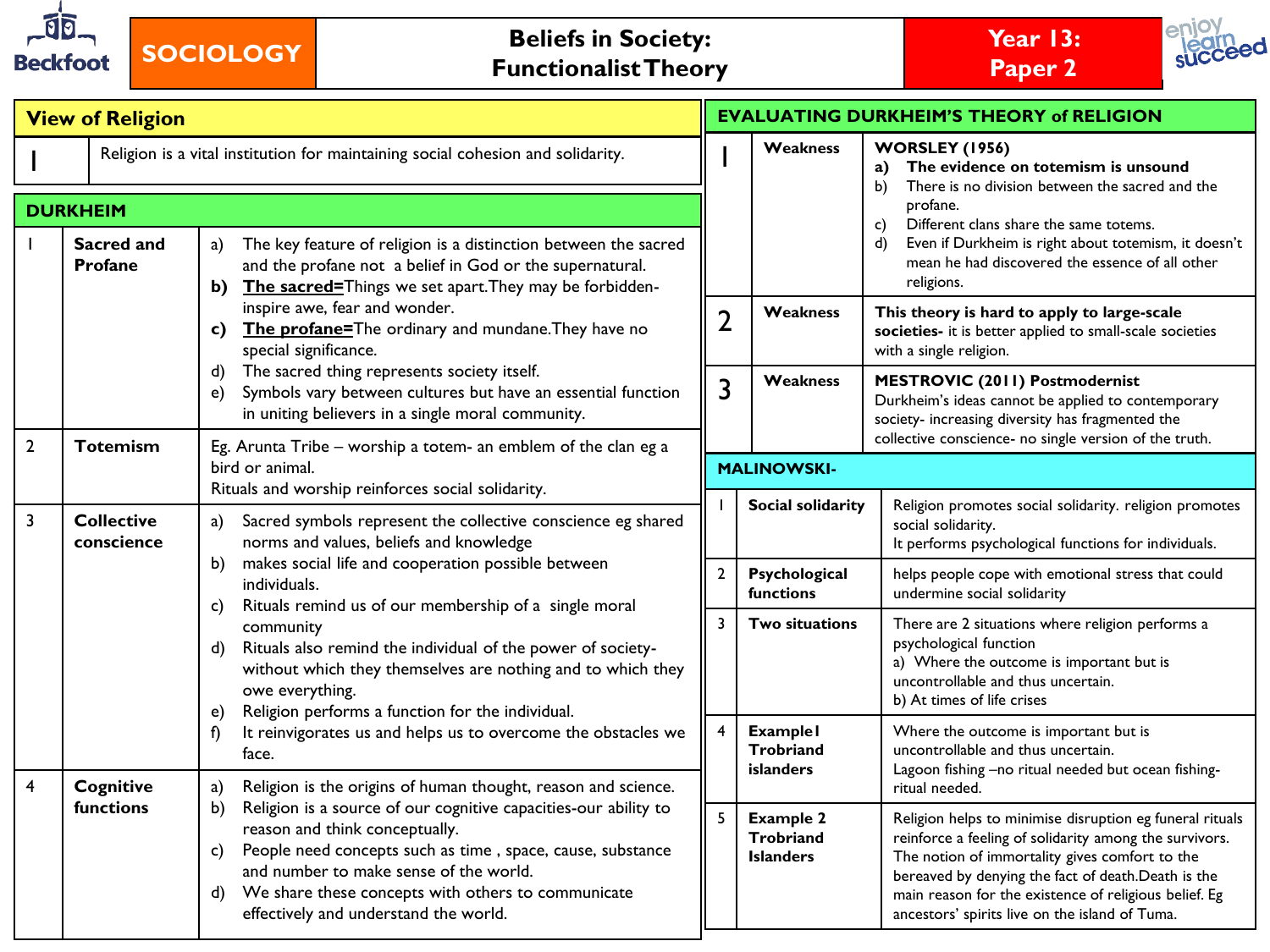

# **SOCIOLOGY Beliefs in Society: Functionalist Theory**





| <b>PARSONS</b> |                                                    |                                                                                                                                                                                                                                        |  |  |  |  |
|----------------|----------------------------------------------------|----------------------------------------------------------------------------------------------------------------------------------------------------------------------------------------------------------------------------------------|--|--|--|--|
|                | Key idea                                           | Religion helps individuals to cope with unforeseen events and<br>uncontrollable outcomes- like Malinowski.                                                                                                                             |  |  |  |  |
| $\overline{2}$ | 2 essential<br>functions                           | I) It creates and legitimates society's central values.<br>2) It is the primary source of meaning.                                                                                                                                     |  |  |  |  |
| 3              | <b>Legitimates</b><br>society's<br>central values. | Religion creates and legitimates society's basic norms and<br>values by sacralising them (makes them sacred).<br>Eg. Protestantism in USA has sacralised the core American<br>values - meritocracy, self-discipline and individualism. |  |  |  |  |
| 4              | It is the<br>primary<br>source of<br>meaning.      | It answers ultimate questions about the human condition.<br>Eg. Why do the good suffer and why do some people die<br>young?<br>They defy our sense of justice and make life appear to have                                             |  |  |  |  |
|                |                                                    | no meaning. This could undermine the values of a society.<br>Religion will then provide answers                                                                                                                                        |  |  |  |  |

|               | <b>EVALUATION of FUNCTIONALIST THEORY of RELIGION</b> |                                                                                                                                                                                                                                                                                                                                                                                    |  |  |  |  |  |
|---------------|-------------------------------------------------------|------------------------------------------------------------------------------------------------------------------------------------------------------------------------------------------------------------------------------------------------------------------------------------------------------------------------------------------------------------------------------------|--|--|--|--|--|
|               | <b>Strength</b>                                       | Functionalism emphasises the social nature of religion and<br>considers the positive functions it can perform                                                                                                                                                                                                                                                                      |  |  |  |  |  |
| $\mathcal{P}$ | Weakness                                              | It neglects negative aspects of religion<br>Eg. Oppression of the poor (Marxism) or of women (Feminism)                                                                                                                                                                                                                                                                            |  |  |  |  |  |
| 3             | Weakness                                              | It ignores religion as a source of conflict in complex modern<br>societies where there may be religious pluralism- hard to unite<br>and integrate all in a shared belief system eg Norther Ireland.                                                                                                                                                                                |  |  |  |  |  |
| 4             | <b>Weakness</b>                                       | Some would argue that describing "Americanism" as a religion<br>stretches the definition of religion too far.<br>Patriotism or nationalism does function as a form of belief<br>system or ideology and it may carry out some of the functions<br>that Durkheim, Parsons or Malinowski ascribe to religion.<br>However, is that enough for something to be considered<br>religious? |  |  |  |  |  |

|                | <b>BELLAH: CIVIL RELIGION</b>                             |                                                                                                                                                                                                                                                                                                                                                                                                                                                                                                     |  |  |  |  |  |
|----------------|-----------------------------------------------------------|-----------------------------------------------------------------------------------------------------------------------------------------------------------------------------------------------------------------------------------------------------------------------------------------------------------------------------------------------------------------------------------------------------------------------------------------------------------------------------------------------------|--|--|--|--|--|
|                | Key idea                                                  | religion unifies society (like Parsons).<br>This is important in multi-faith societies.                                                                                                                                                                                                                                                                                                                                                                                                             |  |  |  |  |  |
| $\overline{2}$ | <b>Example: USA</b>                                       | a)<br>America is unified by civil religion.<br>b)<br>This is a belief system that attaches<br>sacred qualities to society itself.<br>Civil religion is a faith in "The American<br>c)<br>way of life"<br>d)<br>Civil religion can claim the loyalty of all<br>Americans.<br>This civil religion involves loyalty to a<br>e)<br>nation-state and a belief in God-<br>equates to being a true American.                                                                                               |  |  |  |  |  |
| 3              | <b>Rituals</b> and<br>symbols of civil<br>religion in USA | a)<br>Civil religion in America is expressed<br>through rituals, symbols and beliefs;<br>Singing the National Anthem<br>b)<br>c)<br>Pledging allegiance to the flag<br>The Lincoln Memorial<br>d)<br>e)<br>Phrases such as "One nation under God"<br>$f$ )<br>BUTthis is referring to an American<br>God rather than a Catholic, Protestant<br>or Jewish God.<br>It sacralises the American way of life<br>g)<br>uniting people from diverse ethnic and<br>religious backgrounds.                   |  |  |  |  |  |
| 4              | <b>Functional</b><br>alternatives                         | a)<br>Non-religious beliefs and practices that<br>perform similar functions to those of<br>organised religion eg maintaining social<br>cohesion.<br>b)<br>Some other belief system may perform<br>similar functions eg Nazi Germany and<br>the Soviet Union united society through<br>secular- non-religious -political beliefs<br>and rituals. (Fascism and Communism)<br>c)<br>The problem with this is that it ignores<br>what makes religion distinctive ie it's<br>belief in the supernatural. |  |  |  |  |  |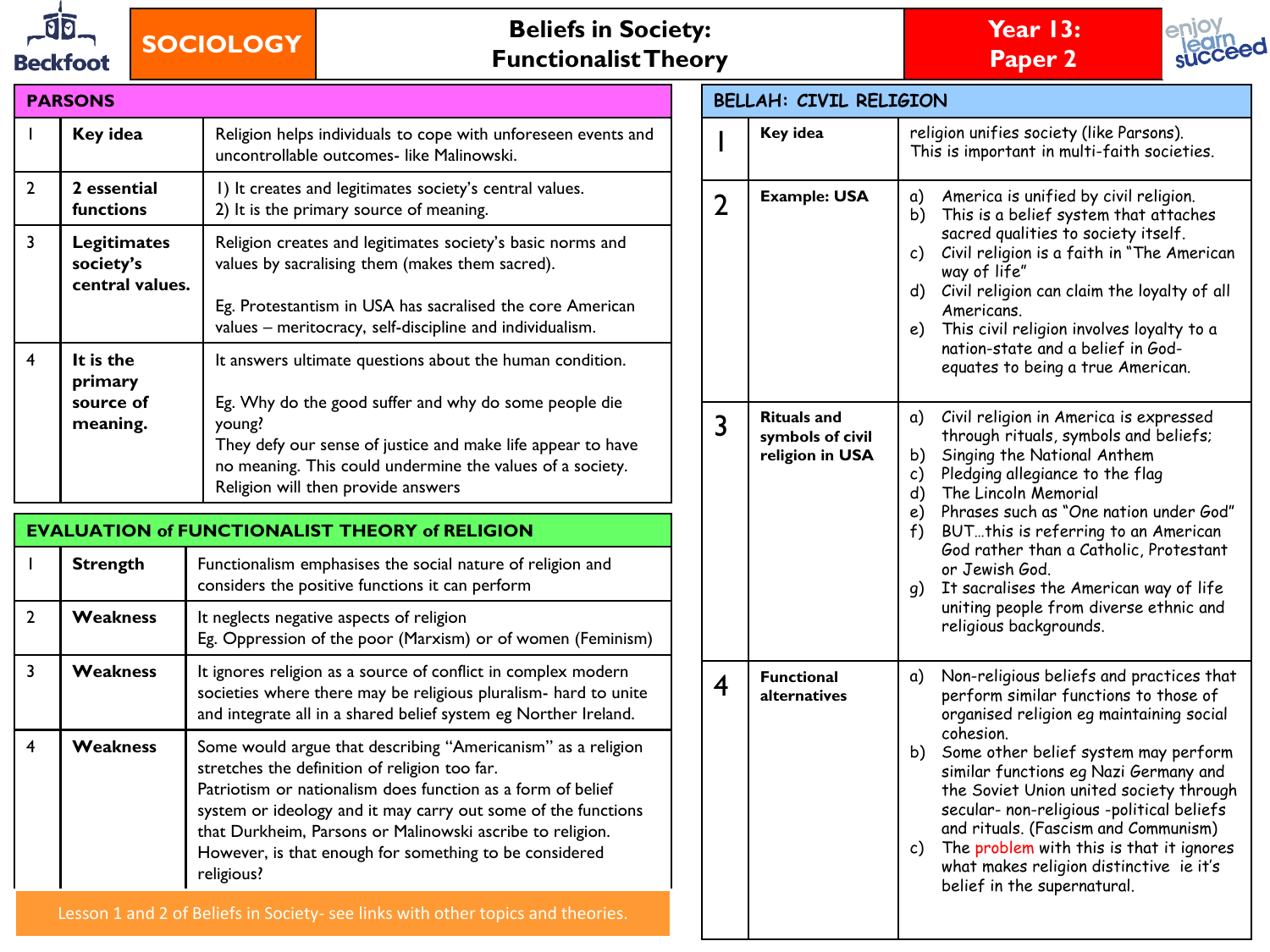

# **SOCIOLOGY**

| <b>Beliefs in Society:</b> |  |
|----------------------------|--|
| <b>Marxist Theory</b>      |  |





|                |                                                                                                                                                       |                                                                                                                                                                                                                                     |                |                                                                                                                                                                                                                                                                                                    |                                                                                                                                                                | $\mathbf{u}$                                                                                                                                                                                                                                                      |  |  |  |
|----------------|-------------------------------------------------------------------------------------------------------------------------------------------------------|-------------------------------------------------------------------------------------------------------------------------------------------------------------------------------------------------------------------------------------|----------------|----------------------------------------------------------------------------------------------------------------------------------------------------------------------------------------------------------------------------------------------------------------------------------------------------|----------------------------------------------------------------------------------------------------------------------------------------------------------------|-------------------------------------------------------------------------------------------------------------------------------------------------------------------------------------------------------------------------------------------------------------------|--|--|--|
|                | <b>Marxist theory of Religion-MARX</b>                                                                                                                |                                                                                                                                                                                                                                     |                | <b>MARX (1844)</b><br><b>Religion and alienation</b>                                                                                                                                                                                                                                               |                                                                                                                                                                |                                                                                                                                                                                                                                                                   |  |  |  |
|                | <b>False class</b><br>consciousness                                                                                                                   | Marxists believe that the working class<br>are falsely class conscious as a result of                                                                                                                                               |                |                                                                                                                                                                                                                                                                                                    | Religion is the product of alienation.                                                                                                                         |                                                                                                                                                                                                                                                                   |  |  |  |
| $\overline{2}$ | <b>Revolution</b>                                                                                                                                     | the transmission of ruling class ideology.<br>However, the working class would                                                                                                                                                      | $\overline{2}$ | Alienation involves being separated or losing control over something that one has produced or<br>created.                                                                                                                                                                                          |                                                                                                                                                                |                                                                                                                                                                                                                                                                   |  |  |  |
|                |                                                                                                                                                       | eventually become aware of their<br>exploitation and this would lead to class                                                                                                                                                       | 3              |                                                                                                                                                                                                                                                                                                    | This is most extreme under capitalism.                                                                                                                         |                                                                                                                                                                                                                                                                   |  |  |  |
|                | conflict and a revolution to overthrow<br>capitalism.                                                                                                 |                                                                                                                                                                                                                                     | 4              |                                                                                                                                                                                                                                                                                                    | Workers here do not own what they produce and have little control over the production<br>process. This means they can't express themselves as creative beings. |                                                                                                                                                                                                                                                                   |  |  |  |
| 3              | <b>Classless society</b>                                                                                                                              | This would lead to the creation of a<br>classless society free from exploitation.                                                                                                                                                   | 5              | The capitalist factory and the division of labour promotes alienation as the workers will engage in<br>repetitive minute tasks which involve little skill or meaning.                                                                                                                              |                                                                                                                                                                |                                                                                                                                                                                                                                                                   |  |  |  |
| 4              | <b>Comparison with</b><br><b>Functionalism</b>                                                                                                        | Marxists disagree with Functionalists<br>that the role of religion is to unify                                                                                                                                                      | 6              |                                                                                                                                                                                                                                                                                                    |                                                                                                                                                                | These conditions are dehumanising and so workers will turn to religion as a form of consolation.                                                                                                                                                                  |  |  |  |
| 5              | Religion in a                                                                                                                                         | society and strengthen value consensus.<br>Marxists see religion in the context of a                                                                                                                                                | $\overline{7}$ | Marx describes religion as an opiate to dull the pain of exploitation.<br>As opium masks pain rather than treating the cause-religion masks the underlying problem of                                                                                                                              |                                                                                                                                                                |                                                                                                                                                                                                                                                                   |  |  |  |
|                | classless society                                                                                                                                     | class-divided society.<br>In a classless society there is no                                                                                                                                                                        | 8              |                                                                                                                                                                                                                                                                                                    | exploitation that create the need for it.<br>Religion offers a distorted view of the world and so can offer no solution to earthly misery.                     |                                                                                                                                                                                                                                                                   |  |  |  |
|                |                                                                                                                                                       | purpose for religion and it too will                                                                                                                                                                                                |                |                                                                                                                                                                                                                                                                                                    |                                                                                                                                                                |                                                                                                                                                                                                                                                                   |  |  |  |
| 6              | disappear.<br>Ideology<br>is a belief system that distorts people's<br>perception of reality in ways that serve<br>the interests of the ruling class. |                                                                                                                                                                                                                                     | 9              | It promises an afterlife to create an illusion of happiness that distracts attention from the true<br>source of suffering-capitalism.<br>Eg. Rejoice and be glad, for your reward is great in heaven, for so they persecuted the prophets<br>who were before you. MATTHEW 5:12                     |                                                                                                                                                                |                                                                                                                                                                                                                                                                   |  |  |  |
|                |                                                                                                                                                       | The class that controls economic<br>production also controls the<br>production of ideas in society such as<br>the church, education and media.                                                                                      |                | $10^{\circ}$<br>Religion is then a product of alienation.<br>It arises out of suffering and acts as a consolation for it but fails to deal with exploitation that<br>causes it.<br>Religion acts as an ideology to legitimate the suffering of the poor and the privileges of the ruling<br>class. |                                                                                                                                                                |                                                                                                                                                                                                                                                                   |  |  |  |
| $\overline{7}$ | <b>Religion as</b><br>ideology                                                                                                                        | Religion operates as an ideological<br>a)<br>weapon to legitimate class                                                                                                                                                             |                |                                                                                                                                                                                                                                                                                                    |                                                                                                                                                                |                                                                                                                                                                                                                                                                   |  |  |  |
|                |                                                                                                                                                       | inequality.                                                                                                                                                                                                                         |                | <b>LENIN</b> (1870-1924)                                                                                                                                                                                                                                                                           |                                                                                                                                                                |                                                                                                                                                                                                                                                                   |  |  |  |
|                |                                                                                                                                                       | It justifies the suffering of the poor<br>b)<br>as inevitable and God-given.<br>It promotes the idea that suffering<br>C)<br>is a virtue and offers rewards for<br>this in the afterlife.<br>Ideas such as this creates false class |                | <b>Spiritual</b><br>gin                                                                                                                                                                                                                                                                            | reality.<br>prevents revolution.                                                                                                                               | Religion is a spiritual gin- an intoxicant given to the masses by the ruling class to<br>confuse them and keep them in their place. It creates a mystical fog that obscures<br>The ruling class use religion cynically to keep the masses in their place and this |  |  |  |
|                |                                                                                                                                                       | d)<br>consciousness- a distorted view of<br>reality that prevents the poor from<br>acting to change their situation.                                                                                                                | $\mathbf{2}$   | <b>Example</b>                                                                                                                                                                                                                                                                                     | owed.<br>Disobedience was then not just illegal but also a sin.                                                                                                | EG. The 16 <sup>th</sup> century idea of the Divine Right of Kings suggested that the King had<br>been chosen to be the representative of God on Earth and so total obedience was                                                                                 |  |  |  |

### Part of the Beliefs in Society Theories unit.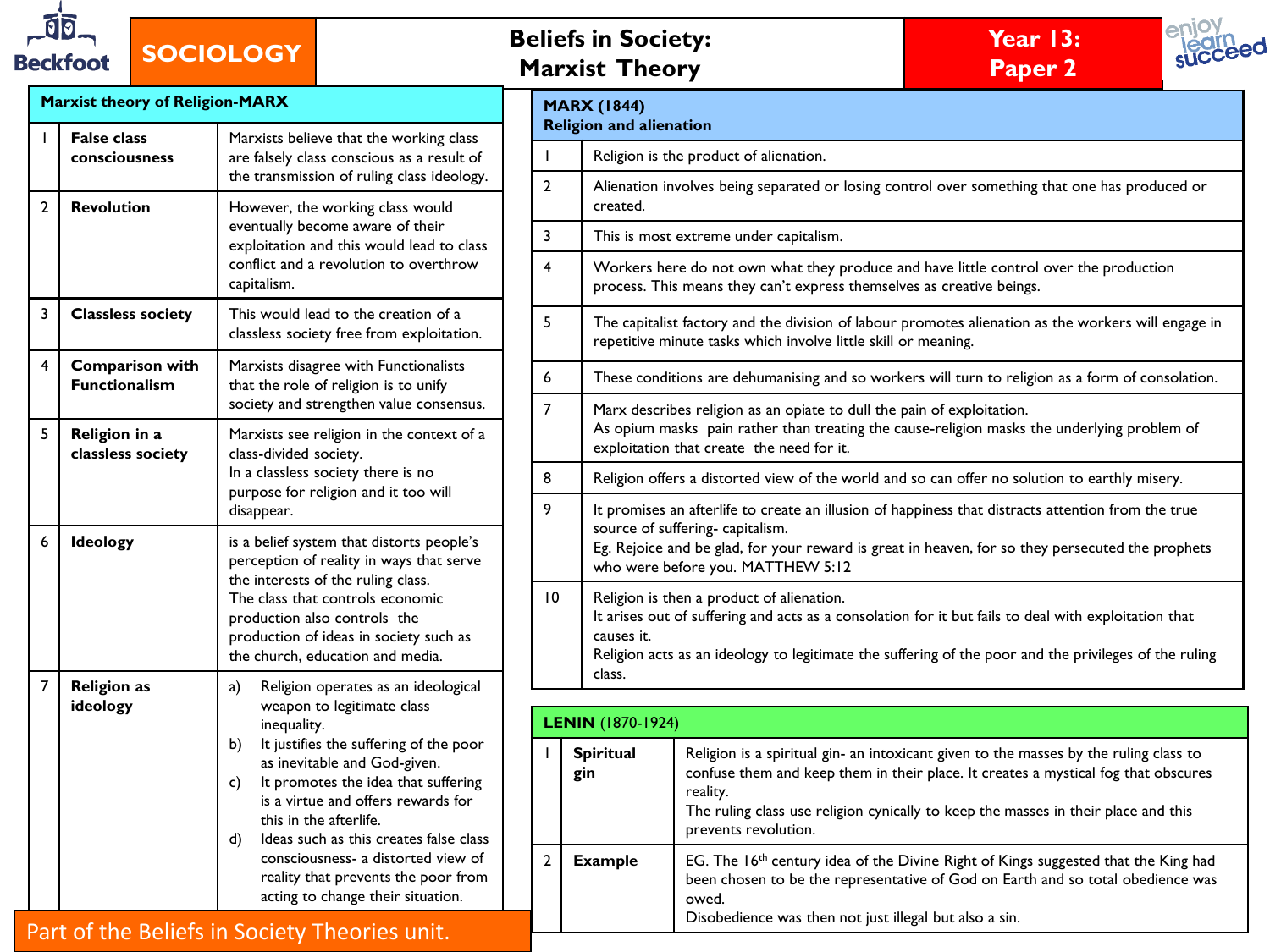



|                         | <b>Evaluation of Marxist Theory of Religion</b> |                                                                                                                                                                                                                                                                                                        |  |  |  |  |
|-------------------------|-------------------------------------------------|--------------------------------------------------------------------------------------------------------------------------------------------------------------------------------------------------------------------------------------------------------------------------------------------------------|--|--|--|--|
|                         | <b>Strength</b>                                 | Shows how religion can be a tool of<br>oppression-masks exploitation and creates<br>false class consciousness.                                                                                                                                                                                         |  |  |  |  |
| $\overline{2}$          | <b>Weakness</b>                                 | Ignores positive functions of religion-<br>psychological adjustment to misfortune. Neo-<br>Marxists see certain forms of religion as<br>assisting not hindering the development of<br>class consciousness                                                                                              |  |  |  |  |
| 3                       | <b>Weakness</b>                                 | ALTHUSSER - rejected the concept of<br>alienation as unscientific and based ona<br>romantic idea that human beings have a "true<br>self" – this would be an inadequate basis for a<br>theory of religion.                                                                                              |  |  |  |  |
| $\overline{\mathbf{4}}$ | <b>Weakness</b>                                 | Religion does not necessarily function<br>effectively as an ideology to control the<br>population. Abercrombie, Hill and Turner<br>(2015) argue that in a pre-capitalist society,<br>while Christianity was a major element of<br>ruling class ideology, it only had a limited<br>impact on peasantry. |  |  |  |  |

#### Part of the Beliefs in Society Theories unit.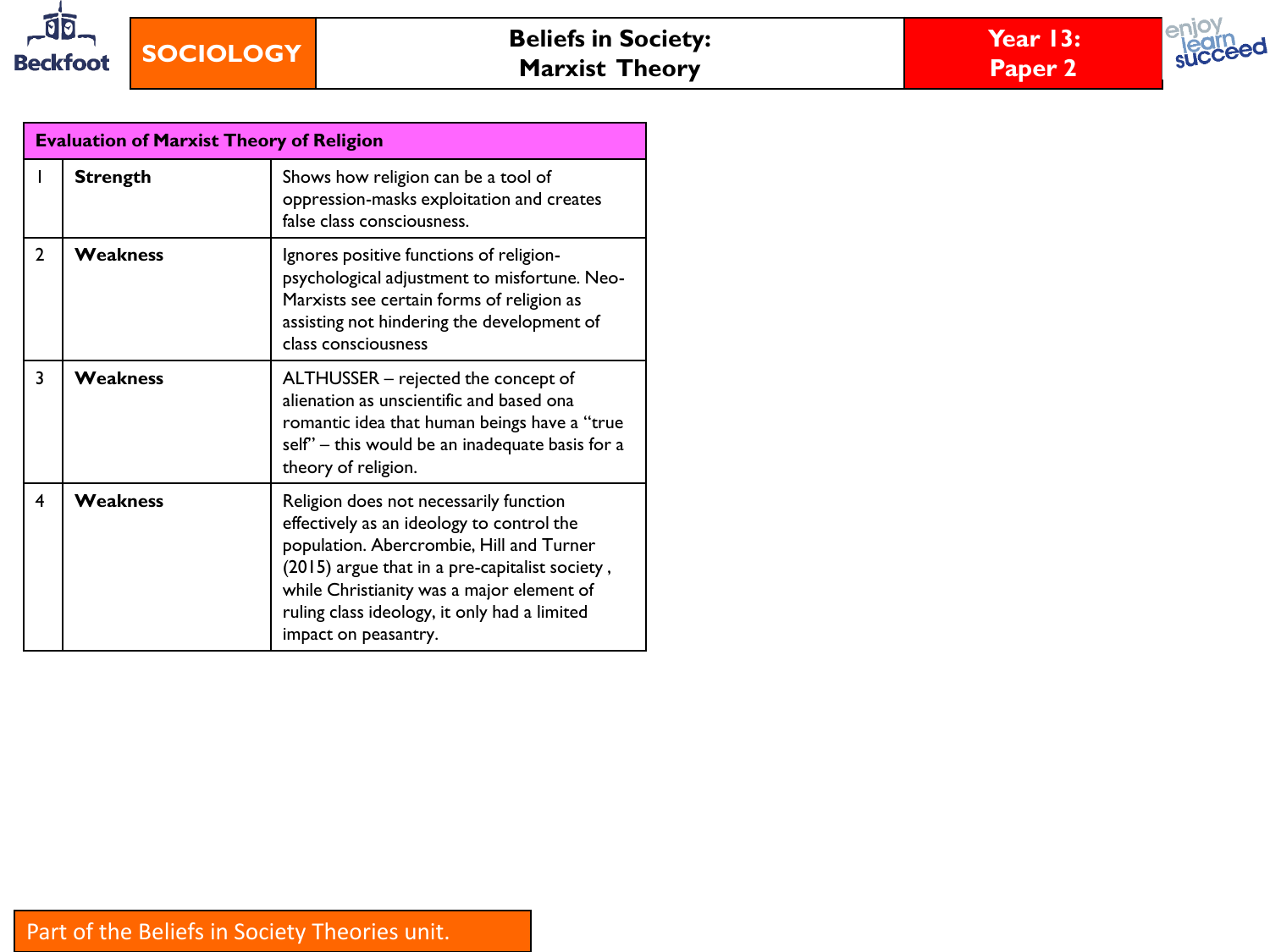



|                         | <b>Evidence of Patriarchy</b>                                                                                                                                                                                                                                                                                                                                                                 |                                                                                                                                                                                                                                                                                   | <b>Feminist view of religion</b> |                                                                                            |                                                  |  |
|-------------------------|-----------------------------------------------------------------------------------------------------------------------------------------------------------------------------------------------------------------------------------------------------------------------------------------------------------------------------------------------------------------------------------------------|-----------------------------------------------------------------------------------------------------------------------------------------------------------------------------------------------------------------------------------------------------------------------------------|----------------------------------|--------------------------------------------------------------------------------------------|--------------------------------------------------|--|
|                         | Key idea<br>Formal teachings often promote equality between the sexes but there is<br>still evidence of patriarchy                                                                                                                                                                                                                                                                            |                                                                                                                                                                                                                                                                                   |                                  | Feminists see society as patriarchal-<br>male dominated.                                   |                                                  |  |
| $\overline{2}$          | <b>Religious organisations</b><br><b>ARMSTRONG (93)</b>                                                                                                                                                                                                                                                                                                                                       | These are dominated by men even though more women participate in<br>them.                                                                                                                                                                                                         |                                  | $\mathbf{2}$<br>Some Feminists see religion as an<br>institution that reflects inequality. |                                                  |  |
|                         |                                                                                                                                                                                                                                                                                                                                                                                               | Eg Orthodox Judaism and Catholicism forbid female priests.<br>This exclusion is evidence of the marginalisation of women                                                                                                                                                          |                                  | Beliefs function as patriarchal<br>ideology that legitimates the                           |                                                  |  |
| 3                       | <b>Places of worship</b><br>Holm                                                                                                                                                                                                                                                                                                                                                              | : women are devalued in religious places of worship<br>Places often segregate the sexes and marginalise women eg. Seating them<br>behind screens while men dominate the more sacred central spaces.                                                                               |                                  | subordination of women.                                                                    |                                                  |  |
| $\overline{\mathbf{4}}$ | <b>Places of worship</b>                                                                                                                                                                                                                                                                                                                                                                      | Women may not be allowed to fully participate eg. Read from sacred<br>texts.                                                                                                                                                                                                      |                                  | <b>Key Vocabulary</b>                                                                      |                                                  |  |
| 5                       | <b>Places of worship</b><br>Women may be denied participation as they are regarded as potential<br>pollutants. This stems from taboos surrounding childbirth, pregnancy and<br>menstruation. EG. Menstruating women are unable to touch the Qu'ran.                                                                                                                                           |                                                                                                                                                                                                                                                                                   |                                  | Patriarchy                                                                                 | Male<br>domination and<br>oppression of<br>women |  |
| 6                       | <b>Sacred texts</b>                                                                                                                                                                                                                                                                                                                                                                           | They largely follow the actions of male gods and prophets and written<br>a)<br>and interpreted by men.<br>Stories reflect anti-female stereotypes eg. Genesis- Judaeo-Christian<br>b)                                                                                             |                                  | Monotheistic<br>religion                                                                   | Belief in one<br>God                             |  |
|                         |                                                                                                                                                                                                                                                                                                                                                                                               | story-Eve causes humanity to fall from grace and be expelled from the<br>Garden of Eden.                                                                                                                                                                                          | 3                                | Polytheistic                                                                               | Belief in many<br>Gods<br>/Goddesses             |  |
| 7                       | Religious laws and customs.                                                                                                                                                                                                                                                                                                                                                                   | These favour the rights of men.<br>a)<br>Eg. Divorce, marriage -many spouses, decision-making, dress codes.<br>$\mathsf{b}$<br>Religion thus influences cultural norms and may lead to unfair<br>C)<br>treatment eg genital mutilation or punishment for sexual<br>transgression. |                                  |                                                                                            |                                                  |  |
| 8                       | Religious laws and customs.<br>Many religions regulate and legitimate the domestic role of women.<br>a)<br>They also promote the reproductive role.<br>$\mathbf{b}$<br>Eg. Catholic Church ban on abortion and artificial contraception.<br>C)<br>Woodhead (2002) The catholic church, in denying a female<br>d)<br>priesthood has a deep unease about the emancipation(freedom) of<br>women. |                                                                                                                                                                                                                                                                                   |                                  |                                                                                            |                                                  |  |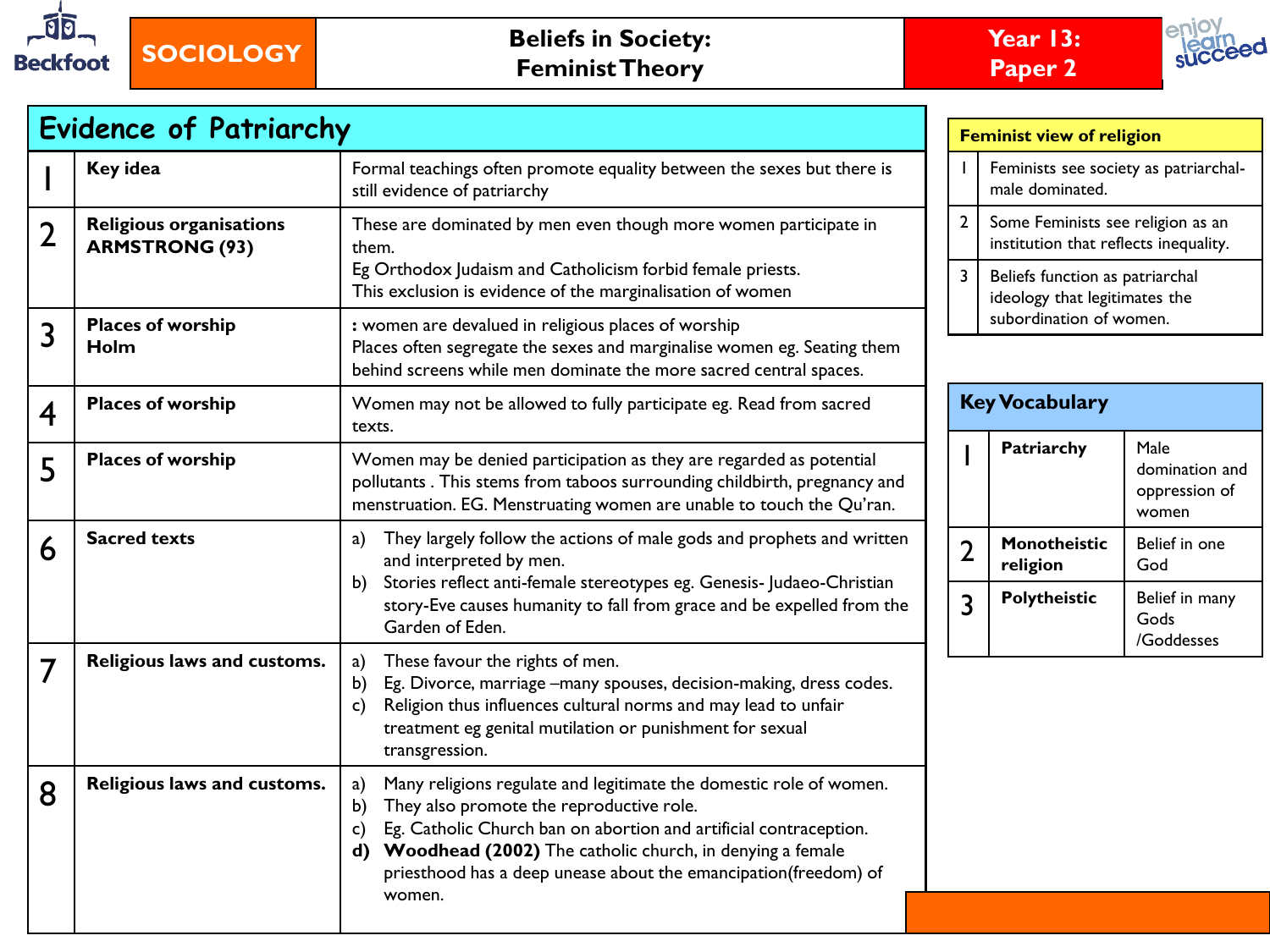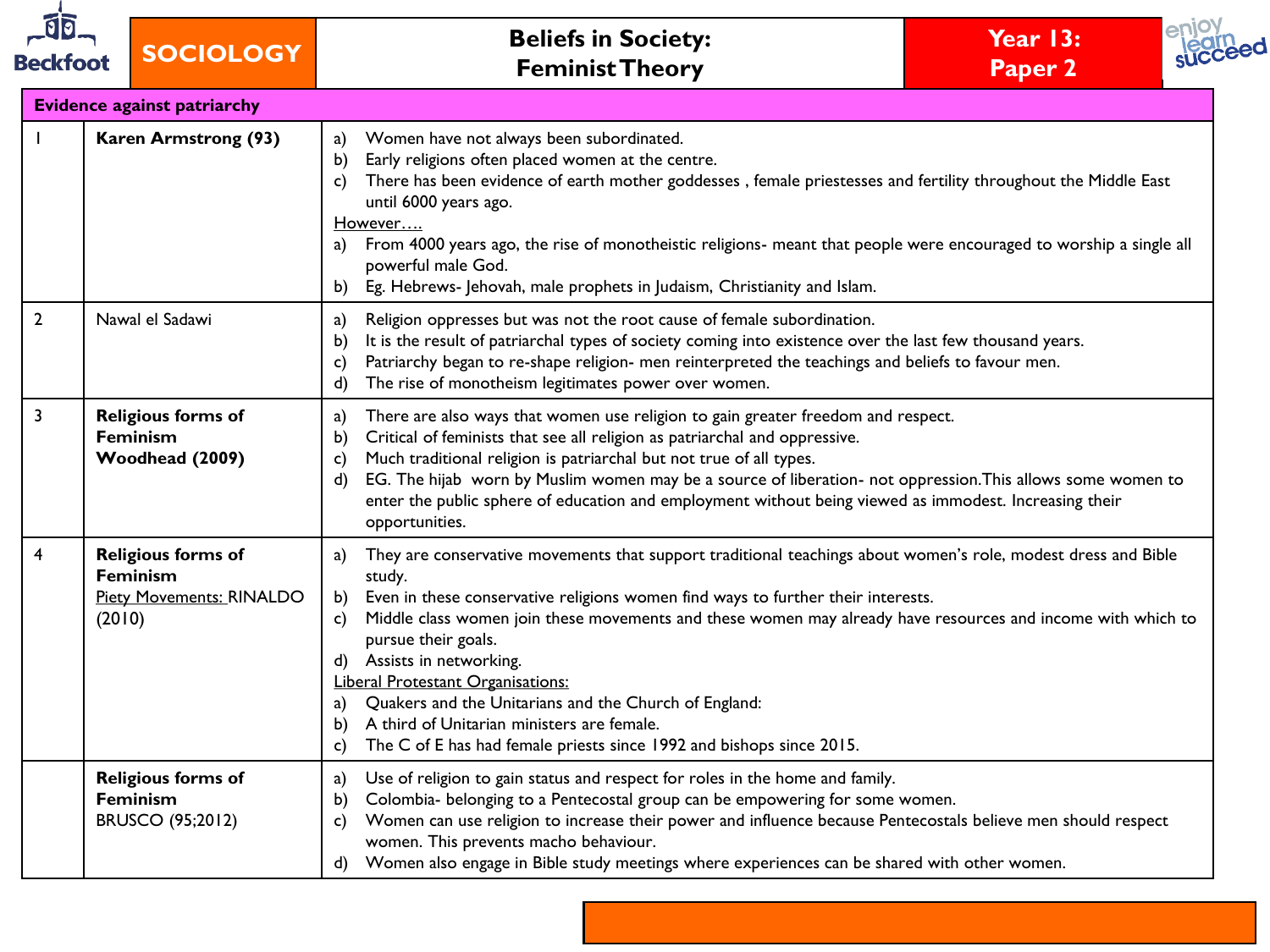





# **RELIGION as a CONSERVATIVE FORCE**

|  | Religion can be seen as a conservative force in two ways;<br>Key idea |                                                                                                                                                                               |  |  |  |  |
|--|-----------------------------------------------------------------------|-------------------------------------------------------------------------------------------------------------------------------------------------------------------------------|--|--|--|--|
|  |                                                                       | It is traditional and upholds traditional <b>beliefs</b> about the way society should be organised- defending traditional customs, institutions<br>and moral views and roles. |  |  |  |  |
|  |                                                                       | It stabilises society and maintains the status quo- it <b>functions</b> to conserve or preserve things as they are.                                                           |  |  |  |  |

| <b>RELIGION'S BELIEFS</b> |                                                                                                                                                                                                                       |                                                                                                                                                                                                                                                                                                      | <b>RELIGION'S FUNCTIONS</b> |                                                             |                                                                                                                                                                                                                                                                                                                                               |
|---------------------------|-----------------------------------------------------------------------------------------------------------------------------------------------------------------------------------------------------------------------|------------------------------------------------------------------------------------------------------------------------------------------------------------------------------------------------------------------------------------------------------------------------------------------------------|-----------------------------|-------------------------------------------------------------|-----------------------------------------------------------------------------------------------------------------------------------------------------------------------------------------------------------------------------------------------------------------------------------------------------------------------------------------------|
|                           | <b>Moral</b> issues                                                                                                                                                                                                   | Many religions have conservative beliefs about<br>moral issues.<br>They may oppose change that would allow                                                                                                                                                                                           |                             | Key idea                                                    | Religion functions to conserve and preserve things as<br>they are and maintain the status quo.<br>This view of religion, as maintaining social stability, is<br>held by Functionalists, Marxists and Feminists.                                                                                                                               |
|                           |                                                                                                                                                                                                                       | people more freedom in their personal and<br>sexual relationships.<br>Eg. Catholicism has strict beliefs regarding<br>abortion, divorce and artificial contraception. It<br>opposes gay marriage and condemns<br>homosexuality.                                                                      |                             | <b>Functionalists -</b><br><b>Religion and</b><br>consensus | Functionalists see religion as a conservative force as<br>it maintains social stability and prevents the<br>disintegration of society.<br>It promotes value consensus reducing the<br>opportunity for people to pursue their own selfish<br>interests at the expense of others. It helps people<br>cope with potentially disruptive stresses. |
| า                         | <b>Family Values</b>                                                                                                                                                                                                  | Most religions will uphold family values.<br>They support the patriarchal domestic division of<br>labour.<br>EG. Church of England : traditional marriage<br>ceremony dates back to 1602 where the bride<br>vows to "love, honour and obey" the groom. The<br>groom only needs to "love and honour." | 3                           | <b>Marxists</b><br><b>Religion and</b><br>capitalism        | Marx sees religion as a conservative ideology that<br>prevents change.<br>It legitimates or disguises exploitation and inequality.<br>It creates false class consciousness in the working<br>class and prevents revolution- maintaining the<br>stability of capitalist society.                                                               |
|                           |                                                                                                                                                                                                                       | This promotes the traditional belief that the man<br>should be the head of the household.                                                                                                                                                                                                            | 4                           | <b>Feminists</b><br><b>Religion and</b>                     | Feminists see religion as a conservative force<br>because it acts as an ideology that legitimates                                                                                                                                                                                                                                             |
| 3                         | <b>Non-Christian</b><br>Traditional values are also common in non-<br>religion and family<br>Christian religions.<br>Eg Hinduism endorses male domestic authority<br>values<br>and the practice of arranged marriage. |                                                                                                                                                                                                                                                                                                      |                             | patriarchy                                                  | patriarchal power and maintains women's<br>subordination in the family and wider society.<br>(NB some feminists do disagree!)                                                                                                                                                                                                                 |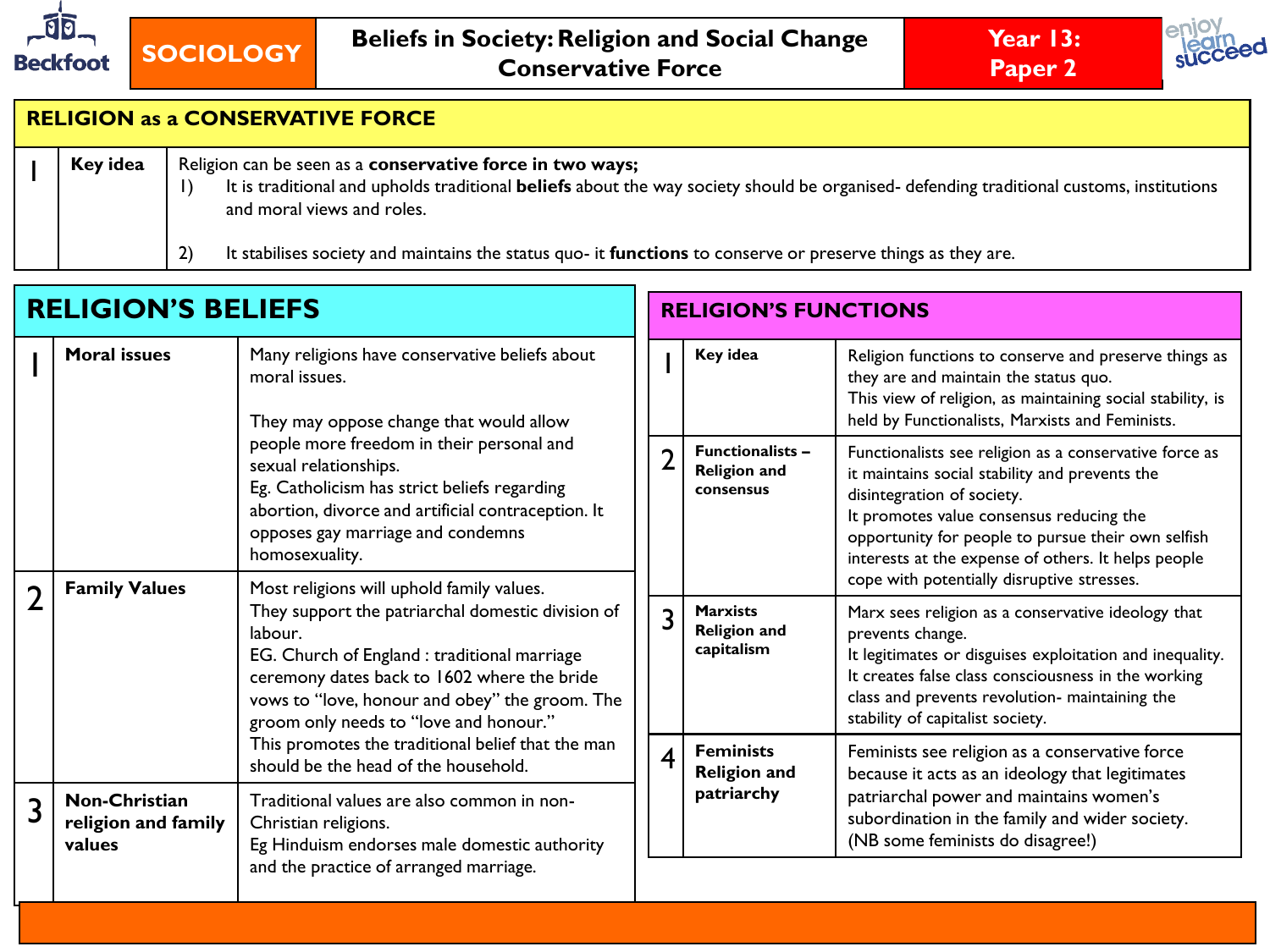





| <b>WEBER's views on religion</b>                                          |                                 |                                                                                                                                                                                                                                                                                                                                                      |                          |                                       |                                                                                                                                                                                                                                                                                                                                                                                                                                                                                |  |  |  |  |  |
|---------------------------------------------------------------------------|---------------------------------|------------------------------------------------------------------------------------------------------------------------------------------------------------------------------------------------------------------------------------------------------------------------------------------------------------------------------------------------------|--------------------------|---------------------------------------|--------------------------------------------------------------------------------------------------------------------------------------------------------------------------------------------------------------------------------------------------------------------------------------------------------------------------------------------------------------------------------------------------------------------------------------------------------------------------------|--|--|--|--|--|
| Key idea<br>Weber argues that religion acts as a force for social change. |                                 |                                                                                                                                                                                                                                                                                                                                                      |                          |                                       |                                                                                                                                                                                                                                                                                                                                                                                                                                                                                |  |  |  |  |  |
|                                                                           |                                 | PROTESTANT ETHIC and SPIRIT of CAPITALISM                                                                                                                                                                                                                                                                                                            | <b>CALVINIST BELIEFS</b> |                                       |                                                                                                                                                                                                                                                                                                                                                                                                                                                                                |  |  |  |  |  |
|                                                                           | Key idea                        | In his classic work<br>he argues that religious beliefs of Calvinism (a form<br>of Protestantism founded by John Calvin during the<br>reformation) led to the emergence of capitalism in<br>Northern Europe in the 16th and 17th Centuries.                                                                                                          |                          | <b>PREDESTINATION</b>                 | God had predetermined which souls would be saved - the<br>elect - and those who would not.<br>This was decided even before birth.<br>Individuals are powerless to change this decision- either<br>through their deeds (Pilgrimage) or through faith (as                                                                                                                                                                                                                        |  |  |  |  |  |
| $\overline{2}$                                                            | <b>Past societies</b>           | Weber states past societies also had capitalism but<br>that this was linked to greed in pursuit of wealth $-$<br>often spent on luxury consumption.                                                                                                                                                                                                  | $\mathbf{2}$             | <b>DIVINE</b><br><b>TRANSCENDENCE</b> | believed by Lutherans)- it is fixed and already made by God.<br>God was far above and beyond this world and so<br>incomparably greater than any mortal- no human being<br>could claim to know his will.<br>Coupled with predestination Calvinists were left with a<br>feeling of "unprecedented inner loneliness"- it created what<br>Weber refers to as "a salvation panic". They were unable<br>to know whether or not they had been saved.                                  |  |  |  |  |  |
| 3                                                                         | Modern<br>capitalism            | However, modern capitalism is based on<br>systematic, efficient, rational pursuit of profit for it's<br>own sake, rather than for consumption.<br>This is known as "The spirit of capitalism."                                                                                                                                                       |                          |                                       |                                                                                                                                                                                                                                                                                                                                                                                                                                                                                |  |  |  |  |  |
|                                                                           |                                 | CONSEQUENCES of ASCETICISM                                                                                                                                                                                                                                                                                                                           | 3                        | <b>ASCETICISM</b>                     | This refers to abstinence (going without), self-discipline and<br>self-denial.                                                                                                                                                                                                                                                                                                                                                                                                 |  |  |  |  |  |
|                                                                           | Wealth as a<br>psychological    | Wealth and success performed a psychological<br>function for the Calvinists that allowed them to<br>cope with their salvation panic.<br>Wealth was seen to be a sign of God's favour.<br>This was contrary to their original doctrine that it<br>wasn't possible to uncover God's will.                                                              |                          |                                       | Monks lead such an existence- rejecting luxury items,<br>wearing simple clothes and avoiding excess.<br>They would devote themselves to God and a life of prayer.                                                                                                                                                                                                                                                                                                              |  |  |  |  |  |
|                                                                           | <b>function</b>                 |                                                                                                                                                                                                                                                                                                                                                      |                          | <b>VOCATION or</b><br><b>CALLING</b>  | Before Calvinism a religious vocation - calling to God-<br>meant renouncing everyday life to join a monastery or<br>convent.<br>Weber calls this other-worldly asceticism.                                                                                                                                                                                                                                                                                                     |  |  |  |  |  |
| $\overline{\phantom{a}}$                                                  | <b>Work ethic</b><br>and wealth | The work ethic resulted in the systematic<br>accumulation of wealth by the most efficient and<br>rational means.<br>They didn't squander this wealth on luxuries and so<br>reinvested into their businesses which continued to<br>grow and led to further profit.<br>This is the spirit of modern capitalism- acquiring<br>profit for it's own sake. |                          |                                       | Calvinism introduced this- worldly asceticism.<br>The only thing Calvinists knew of God's plan was through<br>the Bible.<br>This told them that we were put on the Earth to glorify<br>God's name through work.<br>This meant constant, methodical work in an occupation,<br>not in a monastery.<br>BUT  work was still not a means of earning salvation-it<br>was a religious duty.<br>Calvinists led an ascetic lifestyle.<br>They shunned all luxury, worked long hours and |  |  |  |  |  |
|                                                                           |                                 |                                                                                                                                                                                                                                                                                                                                                      |                          |                                       | practised rigorous self-discipline.<br>Idleness was sinful-                                                                                                                                                                                                                                                                                                                                                                                                                    |  |  |  |  |  |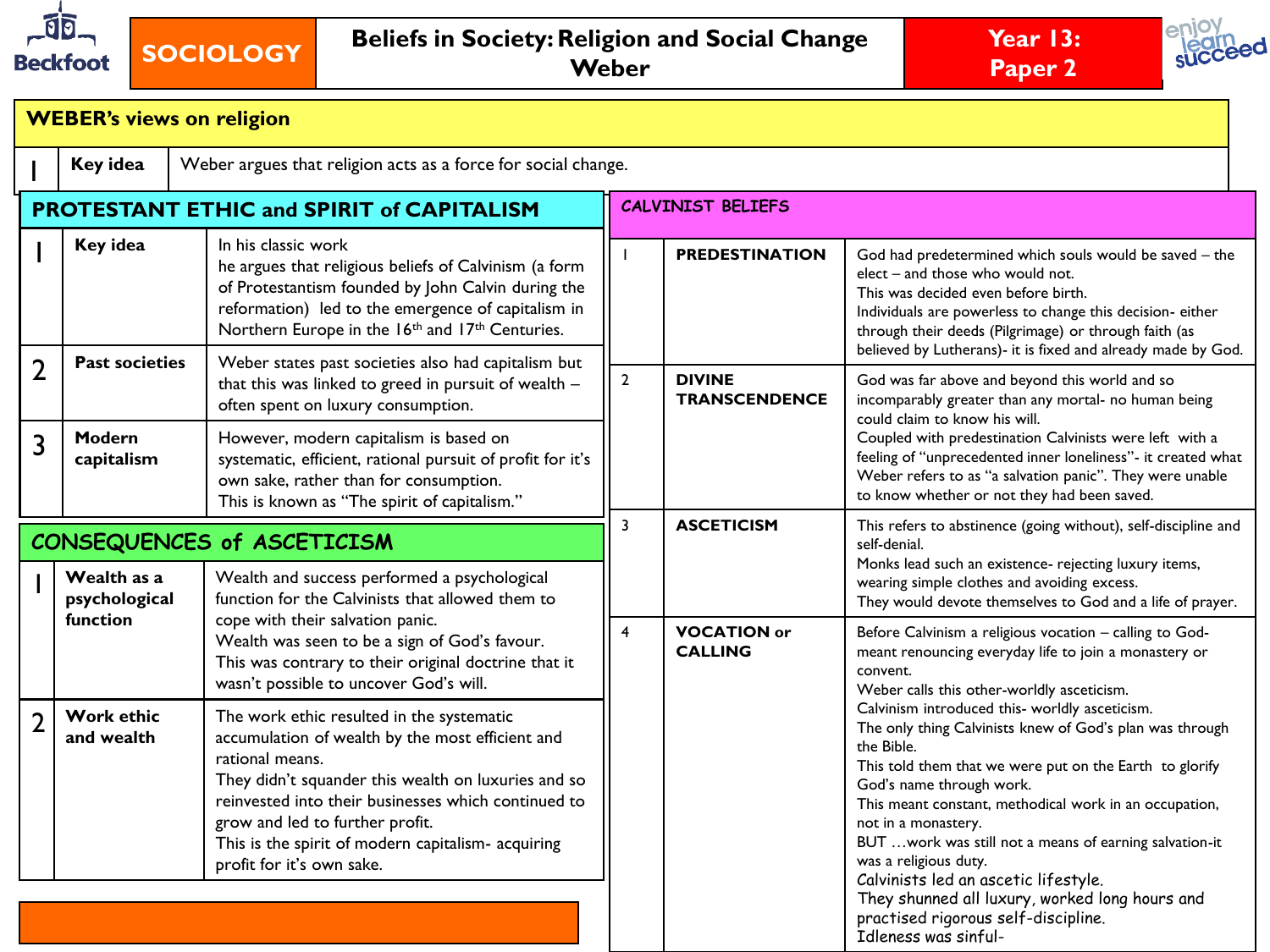





| <b>HINDUISM and CONFUCIANISM</b> |                                                                                                                                                                                                                        |                                                                                                                                                              |                                                                                                                                                                                                                                                                                                                                                      |  |  |  |  |  |
|----------------------------------|------------------------------------------------------------------------------------------------------------------------------------------------------------------------------------------------------------------------|--------------------------------------------------------------------------------------------------------------------------------------------------------------|------------------------------------------------------------------------------------------------------------------------------------------------------------------------------------------------------------------------------------------------------------------------------------------------------------------------------------------------------|--|--|--|--|--|
|                                  | Key idea<br>Weber didn't state that the Calvinist beliefs were the cause of modern capitalism- they were one of it's causes.<br>The Protestant Ethic was not enough on it's own to bring modern capitalism into being. |                                                                                                                                                              |                                                                                                                                                                                                                                                                                                                                                      |  |  |  |  |  |
| $\mathbf{2}$                     | Key idea                                                                                                                                                                                                               | and a legal system.                                                                                                                                          | A number of other material or economic factors were necessary; natural resources, trade, a money economy, towns and cities                                                                                                                                                                                                                           |  |  |  |  |  |
| 3                                | Key idea                                                                                                                                                                                                               |                                                                                                                                                              | other societies that have had a higher level of economic development than parts of Northern Europe had in the 16th and 17th<br>centuries and yet modern capitalism failed to develop.<br>EG. China and India. They were more materially advanced than Europe but capitalism failed to take off due to the lack of a<br>Calvinist-like belief system. |  |  |  |  |  |
| 4                                | India - Hinduism                                                                                                                                                                                                       | Hinduism was an ascetic religion but it's orientation was other-worldly- directing concerns away from the material world and<br>towards the spiritual world. |                                                                                                                                                                                                                                                                                                                                                      |  |  |  |  |  |
| 5                                | China-<br>Confucianism                                                                                                                                                                                                 |                                                                                                                                                              | Confucianism discouraged the growth of rational capitalism.<br>It was a this-worldly religion like Calvinism but it was not ascetic.                                                                                                                                                                                                                 |  |  |  |  |  |
| 6                                | <b>Conclusion</b>                                                                                                                                                                                                      | Both religions lacked the drive to systematically accumulate wealth that is necessary for modern capitalism.                                                 |                                                                                                                                                                                                                                                                                                                                                      |  |  |  |  |  |
|                                  | <b>MARXIST EVALUATION of WEBER on RELIGION and SOCIAL CHANGE</b>                                                                                                                                                       |                                                                                                                                                              |                                                                                                                                                                                                                                                                                                                                                      |  |  |  |  |  |
|                                  | "A debate with Marx's ghost."                                                                                                                                                                                          |                                                                                                                                                              | Marx saw economic or material factors as the force for change.<br>Weber argues that material factors alone are not enough to drive change. Other material and economic factors<br>needed to be present to create modern capitalism.                                                                                                                  |  |  |  |  |  |
| $\overline{2}$                   | KAUTSKY (1927)                                                                                                                                                                                                         |                                                                                                                                                              | Weber overestimates the role of ideas and underestimates economic factors in bringing capitalism into being.<br>He argues that capitalism preceded rather than followed Calvinism                                                                                                                                                                    |  |  |  |  |  |
| $\overline{3}$                   | <b>TAWNEY (1926)</b>                                                                                                                                                                                                   |                                                                                                                                                              | Technological change not religious ideas caused the birth of capitalism.<br>It was only after capitalism was established that the bourgeoisie adopted Calvinist beliefs to legitimate their<br>pursuit of economic gain.                                                                                                                             |  |  |  |  |  |
| $\overline{\mathbf{4}}$          | Not every country that contained Calvinists<br>developed capitalism                                                                                                                                                    |                                                                                                                                                              | Scotland had a large Calvinist population but capitalism developed slowly.<br>BUT Marshall (82) This was due to a lack of investment capital and skilled labour - supporting Weber's point<br>that material and cultural factors were needed for capitalism to develop.                                                                              |  |  |  |  |  |
| 5                                | Calvinists were the first capitalists but this<br>wasn't because of their beliefs.                                                                                                                                     |                                                                                                                                                              | Some argue that this was the result of being excluded by law from political office and many professions, like the<br>Jews in Eastern Europe. They turned to business as one of the limited opportunities available to them. BUT<br>Weberians state that religious minorities were excluded in this way but did not become successful capitalists.    |  |  |  |  |  |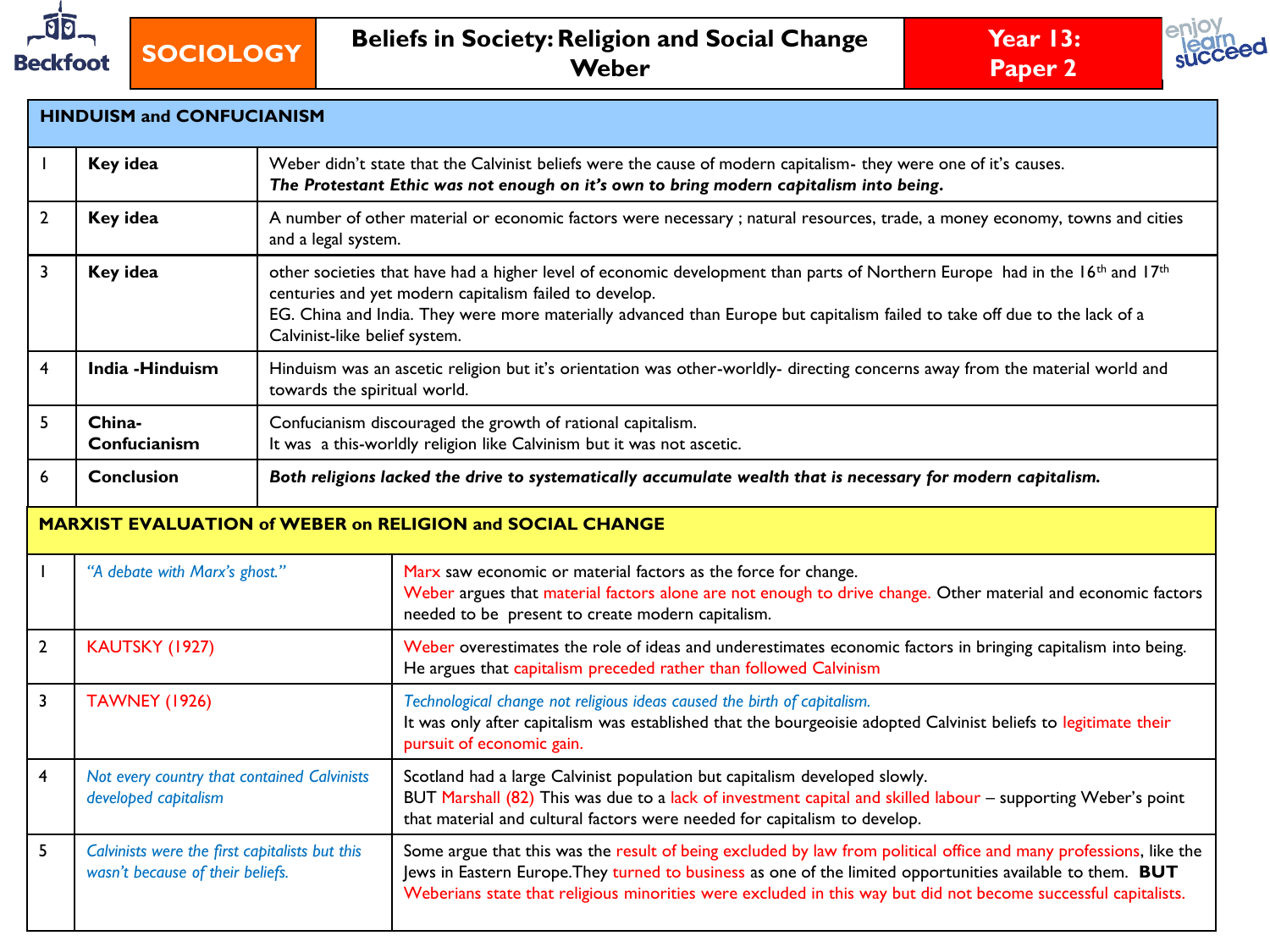

# **SOCIOLOGY Beliefs in Society: Religion and Social Change Social Protest**





| <b>BRUCE (2003)</b> |          |                                                                                                                                                                                                                                                                                                                                                                                                                                                                                                                                                                                                                                                                       |  |  |  |  |  |  |  |
|---------------------|----------|-----------------------------------------------------------------------------------------------------------------------------------------------------------------------------------------------------------------------------------------------------------------------------------------------------------------------------------------------------------------------------------------------------------------------------------------------------------------------------------------------------------------------------------------------------------------------------------------------------------------------------------------------------------------------|--|--|--|--|--|--|--|
|                     | Key idea | Like Weber he is interested in the relationship between religion and social change.                                                                                                                                                                                                                                                                                                                                                                                                                                                                                                                                                                                   |  |  |  |  |  |  |  |
| $\mathbf{2}$        | Key idea | He refers to 2 examples of religiously inspired protest movements in the USA that tried to change society;<br>American Civil Rights Movement<br>1)<br>The New Christian Right<br>(2)                                                                                                                                                                                                                                                                                                                                                                                                                                                                                  |  |  |  |  |  |  |  |
|                     |          | <b>American Civil Rights Movement</b>                                                                                                                                                                                                                                                                                                                                                                                                                                                                                                                                                                                                                                 |  |  |  |  |  |  |  |
|                     | Key idea | The struggle by this movement in the 1950s and 60s, to end racial segregation, can be seen as an example of religiously motivated social change.                                                                                                                                                                                                                                                                                                                                                                                                                                                                                                                      |  |  |  |  |  |  |  |
| $\mathbf{2}$        | Key idea | Slavery was abolished in 1865 and yet black people were legal and political rights in many Southern states of the USA.                                                                                                                                                                                                                                                                                                                                                                                                                                                                                                                                                |  |  |  |  |  |  |  |
| 3                   | Key idea | Segregation was enforced -black people were unable to use the same amenities as white people eg buses, shops and toilets.<br>Schools were segregated and inter-racial marriages were forbidden.<br>Black people were denied the vote through intimidation and the law.                                                                                                                                                                                                                                                                                                                                                                                                |  |  |  |  |  |  |  |
| 4                   | Key idea | The Civil Rights Movement began in 1955 when Rosa Parks - a black civil rights activist - refused to sit at the back of a bus in Montgomery,<br>Alabama.<br>Other protests involved marching, boycotts and demonstrations.                                                                                                                                                                                                                                                                                                                                                                                                                                            |  |  |  |  |  |  |  |
| 5                   | Key idea | Segregation was outlawed in 1964.                                                                                                                                                                                                                                                                                                                                                                                                                                                                                                                                                                                                                                     |  |  |  |  |  |  |  |
| 6                   | Key idea | This movement was underpinned by the Black clergy.<br>$\bullet$<br>This was led by Dr Martin Luther King.<br>$\bullet$<br>This gave support and moral legitimacy to civil rights activists.<br>$\bullet$<br>Their churches provided a place to meet and a sanctuary from the threat of white violence.<br>$\bullet$<br>They would pray together and sing hymns- rituals that promoted unity.<br>$\bullet$<br>The black clergy could shame white people into changing laws by appealing to a shared Christian value of equality.<br>$\bullet$<br>The impact on white clergy in the South was limited but national support was gained through the message.<br>$\bullet$ |  |  |  |  |  |  |  |
| $\overline{7}$      | Key idea | Sees religion as the context as an ideological resource- it provided beliefs and practices that protestors could draw on for motivation and<br>support.                                                                                                                                                                                                                                                                                                                                                                                                                                                                                                               |  |  |  |  |  |  |  |
| 8                   | Key idea | Using the civil rights movement as an example, he identifies several ways in which religious organisations can support protests that may lead to<br>social change; Taking the moral high ground, Channelling dissent, Acting as honest broker, Mobilising public opinion.                                                                                                                                                                                                                                                                                                                                                                                             |  |  |  |  |  |  |  |
| 9                   | Key idea | He sees the civil rights movement as an example of religion becoming involved in secular struggle and helping to bring about change.<br>The movement was successful as it shared the same Christian values as those in power and wider society.<br>It brought about change by shaming those in power to put into practice the principle of equality in the American Constitution that all men and<br>women are born equal.                                                                                                                                                                                                                                            |  |  |  |  |  |  |  |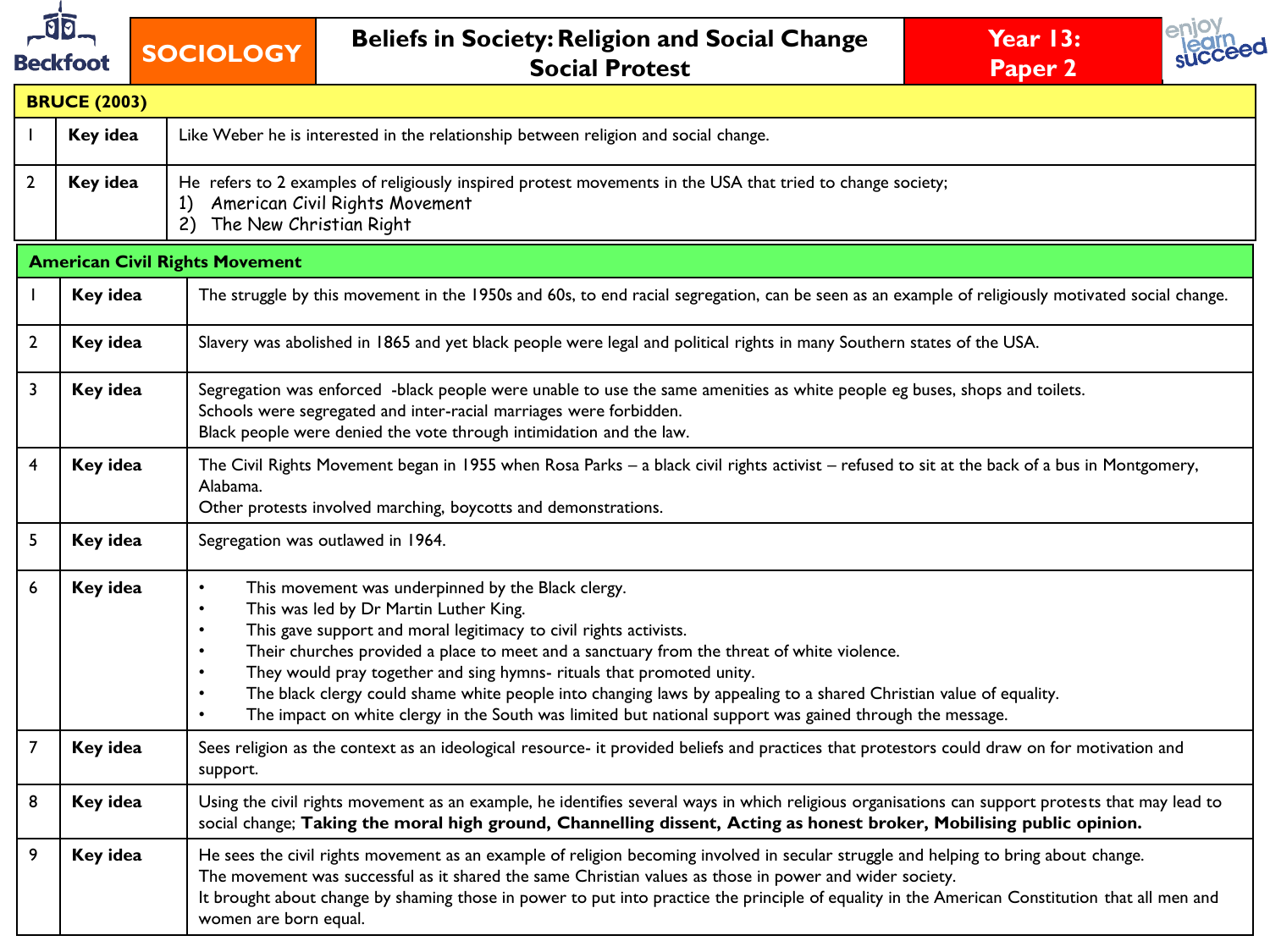| $\sqrt{50}$<br><b>Beckfoot</b> | <b>SOCIOLOGY</b> |                         | <b>Marxism and Change</b> | <b>Beliefs in Society: Religion and Social Change</b> |                | Year 13:<br>Paper 2   | enjoy<br><b>succeed</b> |
|--------------------------------|------------------|-------------------------|---------------------------|-------------------------------------------------------|----------------|-----------------------|-------------------------|
|                                |                  |                         |                           |                                                       |                | <b>Key Vocabulary</b> |                         |
|                                |                  |                         |                           |                                                       |                |                       |                         |
| $\overline{2}$                 |                  | $\overline{2}$          |                           |                                                       | $\overline{2}$ |                       |                         |
| $\overline{3}$                 |                  | $\overline{\mathbf{3}}$ |                           |                                                       | $\overline{3}$ |                       |                         |
| $\overline{4}$                 |                  |                         |                           |                                                       | $\overline{4}$ |                       |                         |
|                                |                  | $\overline{4}$          |                           |                                                       | 5              |                       |                         |
|                                |                  | 5                       |                           |                                                       | 6              |                       |                         |
|                                |                  | 6                       |                           |                                                       |                |                       |                         |
| $\mathbf{I}$                   |                  |                         |                           |                                                       |                |                       |                         |
| $\overline{2}$                 |                  |                         |                           |                                                       |                |                       |                         |
| $\overline{3}$                 |                  |                         |                           |                                                       |                |                       |                         |
| $\overline{4}$                 |                  |                         |                           |                                                       |                |                       |                         |
|                                |                  | $\overline{2}$          |                           |                                                       |                |                       |                         |
|                                |                  | $\overline{3}$          |                           |                                                       |                |                       |                         |
|                                |                  | $\overline{4}$          |                           |                                                       |                |                       |                         |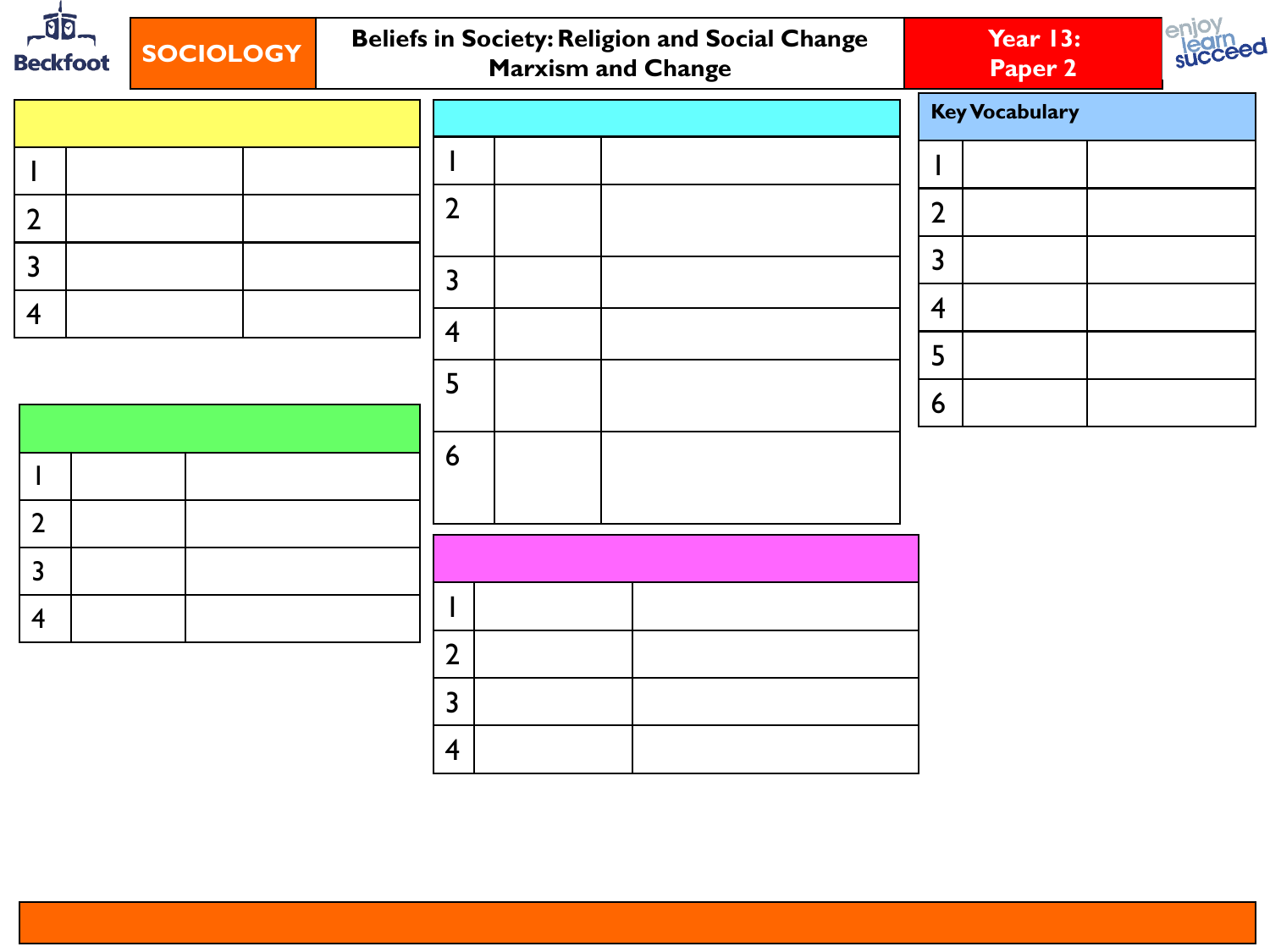| $-$ 00.<br><b>Beckfoot</b>       | <b>SOCIOLOGY</b> |                         | Beliefs in Society: Secularisation (1) : Britain | Year 13:<br>Paper 2   | enjoy<br>succeed |
|----------------------------------|------------------|-------------------------|--------------------------------------------------|-----------------------|------------------|
|                                  |                  |                         |                                                  | <b>Key Vocabulary</b> |                  |
|                                  |                  |                         |                                                  |                       |                  |
| $\overline{2}$                   |                  | $\overline{2}$          |                                                  | $\overline{2}$        |                  |
| $\overline{3}$                   |                  | $\overline{\mathbf{3}}$ |                                                  | $\overline{3}$        |                  |
| $\overline{4}$                   |                  |                         |                                                  | $\overline{4}$        |                  |
|                                  |                  | $\overline{4}$          |                                                  | 5                     |                  |
|                                  |                  | 5                       |                                                  | 6                     |                  |
|                                  |                  | 6                       |                                                  |                       |                  |
|                                  |                  |                         |                                                  |                       |                  |
| $\overline{2}$<br>$\overline{3}$ |                  |                         |                                                  |                       |                  |
| $\overline{4}$                   |                  |                         |                                                  |                       |                  |
|                                  |                  | $\overline{2}$          |                                                  |                       |                  |
|                                  |                  | $\overline{3}$          |                                                  |                       |                  |
|                                  |                  | $\overline{4}$          |                                                  |                       |                  |
|                                  |                  |                         |                                                  |                       |                  |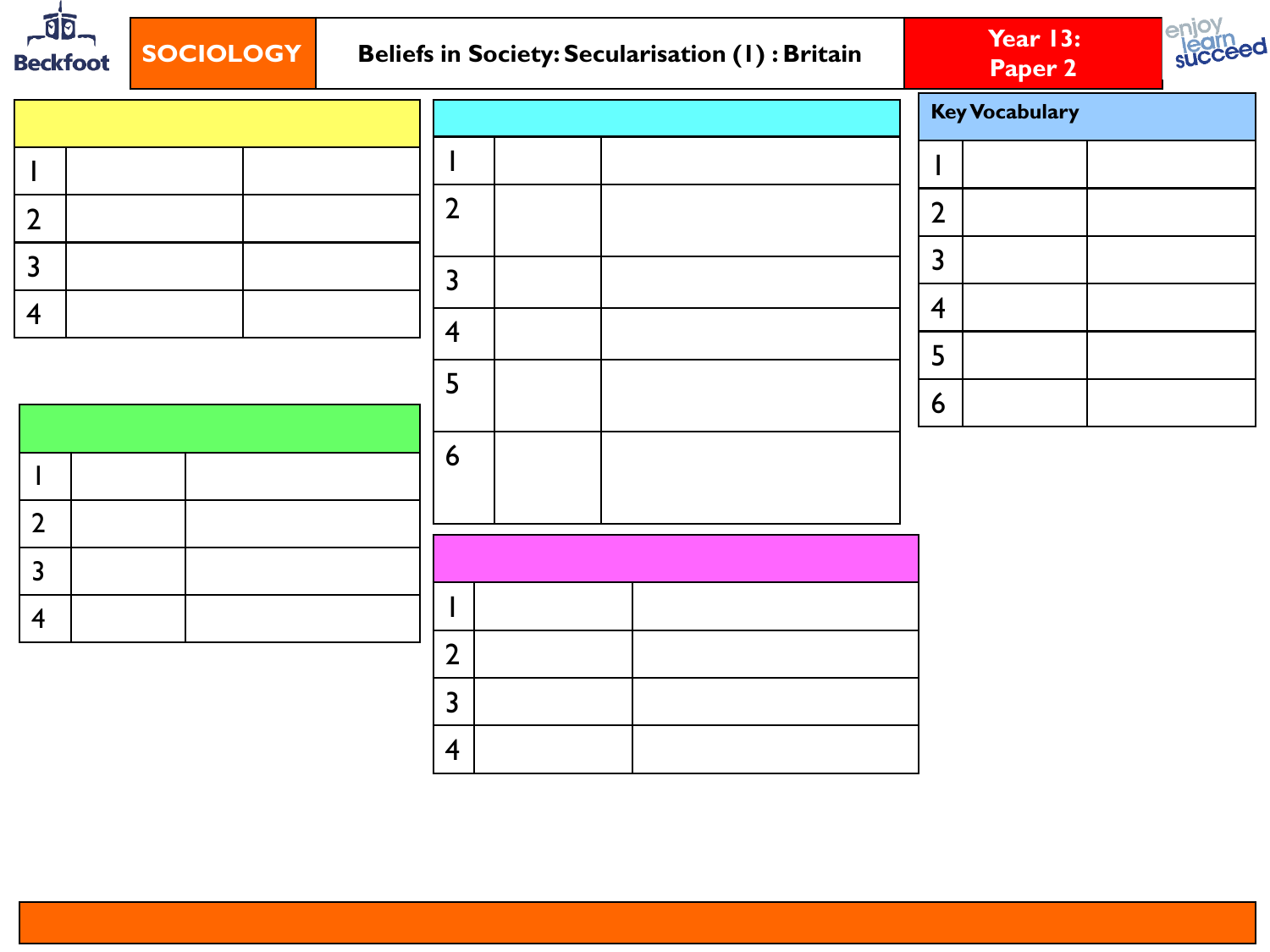| $-10$<br><b>SOCIOLOGY</b><br><b>Beckfoot</b> | <b>Beliefs in Society: Secularisation (2):</b><br><b>Explanations</b> | enjoy<br><b>legrn</b><br>succeed<br>Year 13:<br>Paper 2 |
|----------------------------------------------|-----------------------------------------------------------------------|---------------------------------------------------------|
|                                              |                                                                       | <b>Key Vocabulary</b>                                   |
| ı                                            |                                                                       |                                                         |
| $\overline{2}$                               | $\overline{2}$                                                        | $\overline{2}$                                          |
| $\overline{3}$                               | $\overline{3}$                                                        | $\overline{3}$                                          |
| $\overline{4}$                               |                                                                       | $\overline{4}$                                          |
|                                              | $\overline{4}$                                                        | 5                                                       |
|                                              | 5                                                                     | 6                                                       |
|                                              | 6                                                                     |                                                         |
| H                                            |                                                                       |                                                         |
| $\overline{2}$                               |                                                                       |                                                         |
| $\overline{3}$                               |                                                                       |                                                         |
| $\overline{4}$                               | ı                                                                     |                                                         |
|                                              | $\overline{2}$                                                        |                                                         |
|                                              | $\overline{3}$                                                        |                                                         |
|                                              | $\overline{\mathbf{4}}$                                               |                                                         |